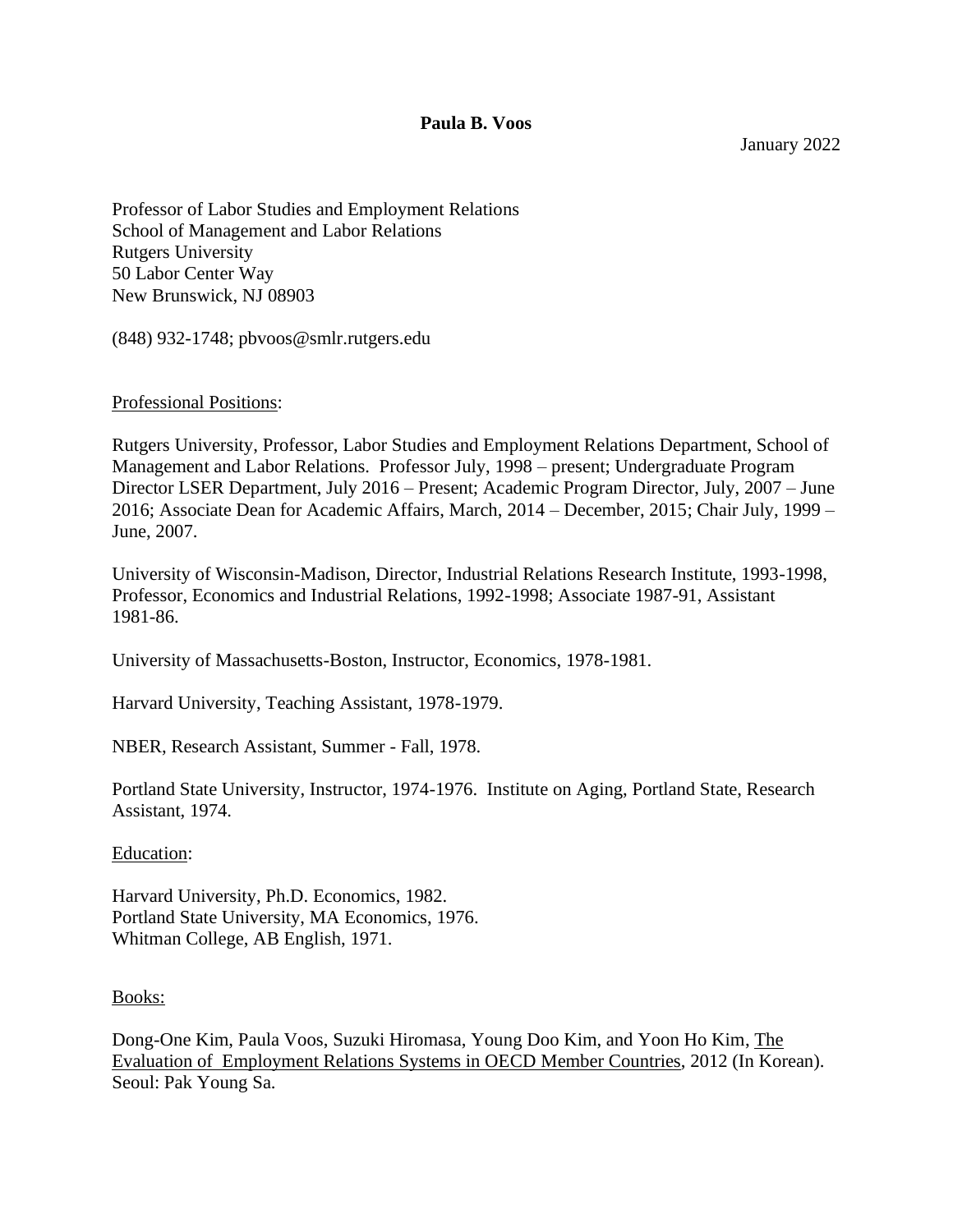\_\_\_\_\_\_\_\_\_\_, editor, Contemporary Collective Bargaining: In the Private Sector. Madison, WI: Industrial Relations Research Association, 1994. Author of the chapter, "An Economic Perspective on Contemporary Trends in Collective Bargaining," pp. 1-23.

Lawrence Mishel and \_\_\_\_\_\_\_\_\_\_, editors, Unions and Economic Competitiveness. Armonk, NY: M. E. Sharpe, January 1992. Coauthor of two chapters, "Unions and American Economic Competitiveness," with Lawrence Mishel, and "Unions and Contemporary Innovations in Work Organization, Compensation, and Employee Participation," with Adrienne Eaton.

# Articles and Chapters in Books:

Paula B. Voos, "John T. Dunlop (1914-2003)," in The Palgrave Companion to Harvard Economics, ed. by Robert Cord, forthcoming.

Steven Abraham and \_\_\_\_\_\_\_\_\_\_, "Procedural and Distributive Justice in Sexual Harassment Arbitration: Evolution of Decisions in the Union Context," Advances in Industrial and Labor Relations, Forthcoming Vol. 26, ed. by David Lewin and Paul Gollan, 2020, pp. 99-123.

Steven Abraham and The Stock Market on Right to Work Laws," Advances in Industrial and Labor Relations, Vol. 25, ed. by David Lewin and Paul Gollan, 2019.

Sean E. Rogers, Adrienne E. Eaton, Tracy F. H. Chang, and Marcus A. Valenzuela, "Assessing Employee Support during Union Organizing Campaigns," Labor Studies Journal, Vol.44, No. 4 (December 2019), pp. 285-313.

Haejin Kim and Theorem Stephen Stephen in Stephen Stephen Kim and Stephen Stephen Stephen Stephen Stephen Stephen Stephen Stephen Stephen Stephen Stephen Stephen Stephen Stephen Stephen Stephen Stephen Stephen Stephen Step and Labor Relations, ed. by Bruce Kaufman and Young-Myon Lee, Edward Elger, 2018.

Dong-one Kim, Yoon Ho Kim, \_\_\_\_\_\_\_\_\_\_\_, Hiromasa Suzuki, and Young Doo Kim, "Evaluating Industrial Relations Systems of OECD Countries from 1993 to 2005: A Two-Dimensional Approach," British Journal of Industrial Relations, Vol. 53, No. 4 (December, 2015), pp. 645-663.

Steven Abraham, Lisa Schur, and \_\_\_\_\_\_\_\_\_\_\_, "Changing Union Representation Voting Regimes: What Can We Learn?" Advances in Industrial and Labor Relations, Vol. 21, ed. by David Lewin and Paul Gollan, 2015, pp. 1-29.

Adrienne E. Eaton, Sean E. Rogers, Tracy F. H. Chang, and \_\_\_\_\_\_\_\_\_, "Choosing Union Representation: The Role of Attitudes and Emotions," Industrial Relations Journal, Vol 45, No. 2 (March, 2014), pp. 169-188.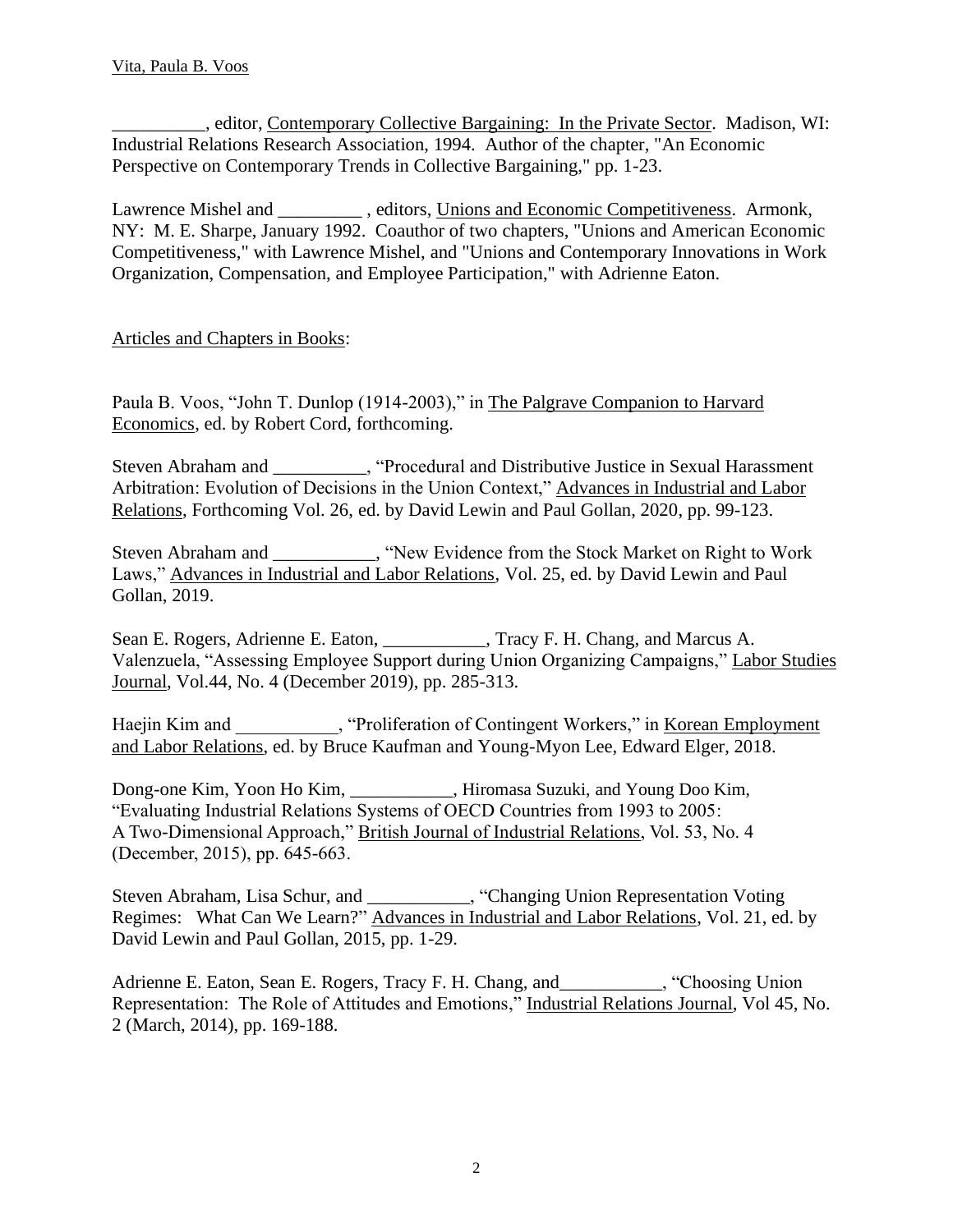Sean E. Rogers, Adrienne E. Eaton, and\_\_\_\_\_\_\_\_\_\_\_, "Effects of Unionization on Graduate Student Employees: Faculty-Student Relations, Academic Freedom, and Pay," Industrial and Labor Relations Review, Vol. 66, No. 2 (April, 2013), pp. 487-510.

John E. McCarthy, \_\_\_\_\_\_\_\_\_\_\_, Adrienne E. Eaton, Douglas L. Kruse, and Joseph Blasi, "Solidarity and Sharing: Unions and Shared Capitalism," in Employee Ownership and Shared Capitalism: New Directions in Research, ed. by Edward J. Carberry. Champaign, IL: Labor and Employment Relations Association Annual Volume, 2011, pp. 27-57.

Steven E. Abraham, Adrienne E. Eaton, and \_\_\_\_\_\_\_\_\_\_\_, "Card Check Recognition: Resulting Labor Relations and Investor Reaction," in Advances in Industrial and Labor Relations, ed. by Bruce Kaufman and David Lewin. Vol. 17 (2009), pp. 1-30.

Steven E. Abraham and  $\qquad \qquad$ , "Investors' Assessment of California's Health Insurance Act of 2003," Industrial Relations, Vol. 47, No. 2 (April, 2008), pp. 209-228.

Haejin Kim and \_\_\_\_\_\_\_\_\_\_\_\_\_, "The Korean Economic Crisis and Working Women," Journal of Contemporary Asia, Vol. 37, No. 2, (May 2007), pp. 190-208. Excerpted in The Women, Gender and Development Reader, ed. by Lynn S. Duggan Nalini Visvanathan, Laurie Nisonoff and Nan Wiegersma, forthcoming Zed Press, 2010.

Dale Belman and \_\_\_\_\_\_\_\_\_\_\_\_\_\_, "High Wages and Union Decline: Evidence from the Construction Industry," Industrial and Labor Relations Review, Vol. 60, No. 1 (Oct. 2006), pp. 67-87.

Steven E. Abraham, Adrienne E. Eaton, and \_\_\_\_\_\_\_\_\_\_\_, "Supreme Court Supervisory Status Decisions and Their Impact on the Organizing of Nurses," Justice on the Job: Perspectives on the Erosion of Collective Bargaining in the United States, ed. by Richard Block, Sheldon Friedman, Michelle Kaminski, and Andrew Levin, Upjohn, 2006, pp. 163-89.

, "Expanding Voice for Professional and Managerial Workers," Proceedings of the Fifty-Six Annual Meeting, Labor and Employment Relations Association, Boston, MA, January 6-8, 2006, pp. 143-49.

Steven E. Abraham and \_\_\_\_\_\_\_\_\_\_, "The Market's Reaction to Two Supreme Court Rulings on American Labor Law," Journal of Labor Research, Vol. 26, No. 4 (Fall 2005), pp. 677-687.

\_\_\_\_\_\_\_\_\_\_\_, "Industrial Relations and Democracy," IRRA Presidential Address, Proceedings of the Fifty-Fourth Annual Meeting, Industrial Relations Research Association, San Diego, CA, January 3-5, 2004.

Adrienne Eaton and \_\_\_\_\_\_\_\_\_\_\_, "Managerial Unionism: Prospects and Forms," Labor Studies Journal, Vol. 29, No. 3, (Fall 2004), pp. 25-56.

Dale Belman and  $\qquad$ , "Changes in Union Wage Effects by Industry: A Fresh Look at the Evidence," Industrial Relations, Vol. 43, No. 3 (July, 2004), pp. 491-519.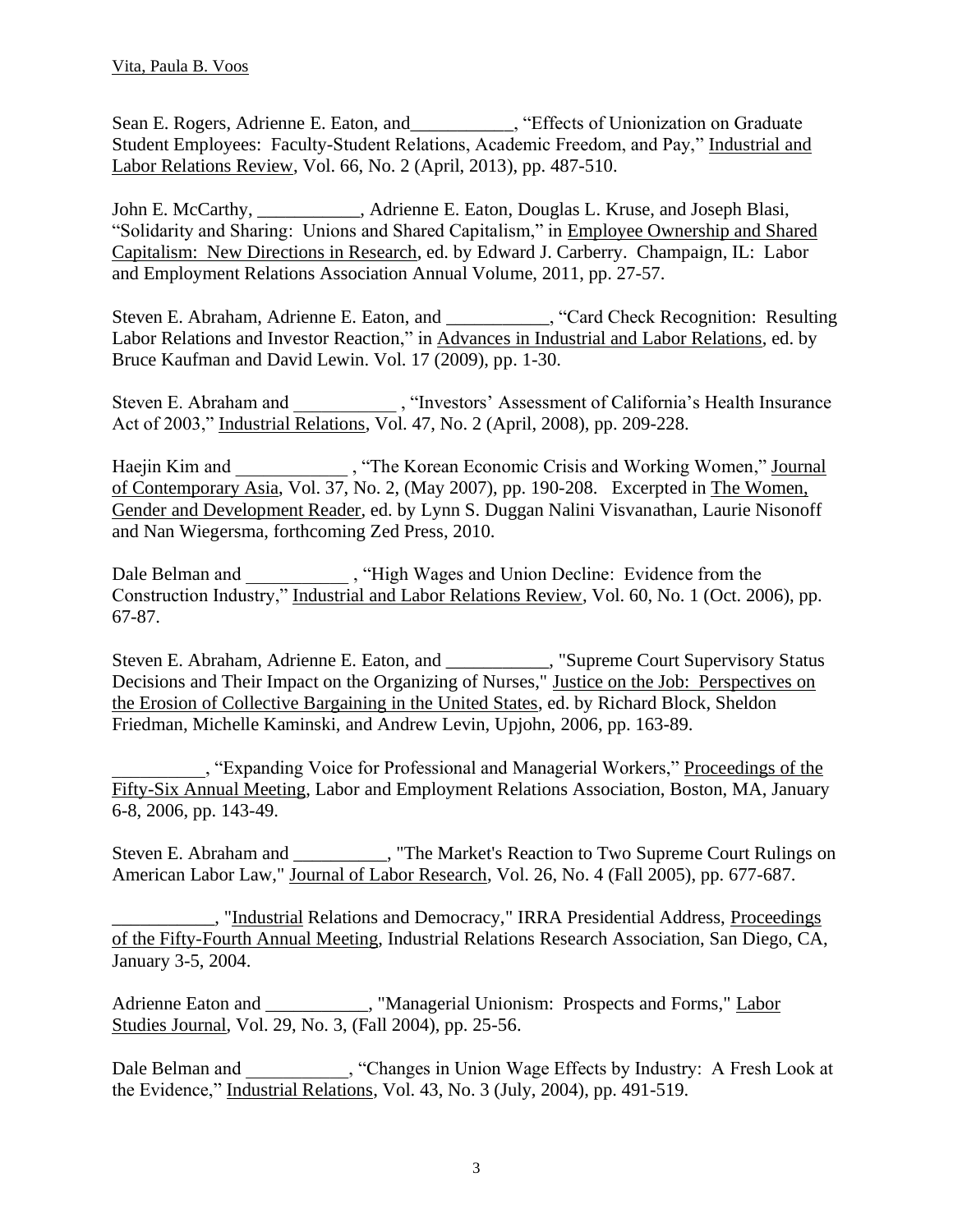Adrienne E. Eaton and \_\_\_\_\_\_\_\_\_, "Wearing Two Hats: The Unionization of Public Sector Supervisors," in Going Public: The Role of Labor-Management Relations in Delivering Quality Government Service, ed. by Jonathan Brock and David B. Lipsky. Urbana/Champaign, IL: IRRA, 2003, pp. 295-315.

Steven E. Abraham and \_\_\_\_\_\_\_\_\_\_\_, "Empirical Data on Employer Gains from Compulsory Arbitration of Employment Disputes," in NYU Selected Essays on Labor and Employment Law, Vol. 2, ed. by David Sherwyn and Michael J. Yelnosky. The Hague: Kluwer Law International, 2003, pp. 197-215.

Dale Belman, John S. Heywood, and \_\_\_\_\_\_\_\_\_, "Public Sector Earnings Comparability: Alternative Estimates for the U.S. Postal Service," Relations Industrielles/Industrial Relations, Vol. 57, No. 4, Fall 2002, pp. 687-711.

and Haejin Kim, "The Evolving Intellectual Core of Industrial Relations," Proceedings of the Fifty-Third Annual Meeting, Industrial Relations Research Association, Atlanta, GA, January 4-6, 2002, pp. 211-218.

and Haejin Kim, "Studies on High Performance Work Practices in the U.S.: Implications for Korea," Korean Journal of Industrial Relations, Vol. 11, No. 2 (Nov. 2001), pp. 21-55.

\_\_\_\_\_\_\_\_\_\_ , and Haejin Kim, "High Performance Work Systems in the U.S. Context," Transfer, Vol. 7, No. 3, (Autumn 2001), pp. 422-440.

, "An IR Perspective on Collective Bargaining," Human Resource Management Review, Vol. 11, No. 4 (Winter 2001), pp. 1-17.

Steven E. Abraham and \_\_\_\_\_\_\_\_\_\_ , "The Ramifications of the *Gilmer* Decision for Firm Profitability," Employment Rights and Employment Policy Journal, Vol. 4, No. 4, (2000), pp. 341-363.

Steven E. Abraham and Theorem Constraints and the Stock steven E. Abraham and the Stock studence from the Stock Market," Southern Economic Journal , Vol. 67, No. 2 (October 2000), pp. 345-362.

Haejin Kim and \_\_\_\_\_\_\_\_\_\_\_\_\_, "Comparability and the Social Contract: Reflections on the Postal Experience," Proceedings of the Fifty-Second Annual Meeting, Industrial Relations Research Association, Boston, MA, January 6-9, 2000, pp. 244-251.

\_\_\_\_\_\_\_\_\_\_ , "Employee Involvement and Representation: Economic and Policy Implications," in Back to Shared Prosperity, ed. Ray Marshall, Armonk, NY: M.E. Sharpe, 2000, pp. 332-39.

\_\_\_\_\_\_\_\_\_\_ , "Economic and Social Justice through Collective Bargaining: The USA in the Coming Century," Industrial Relations Journal, Vol. 28 No. 4 (December, 1997), pp. 292-298.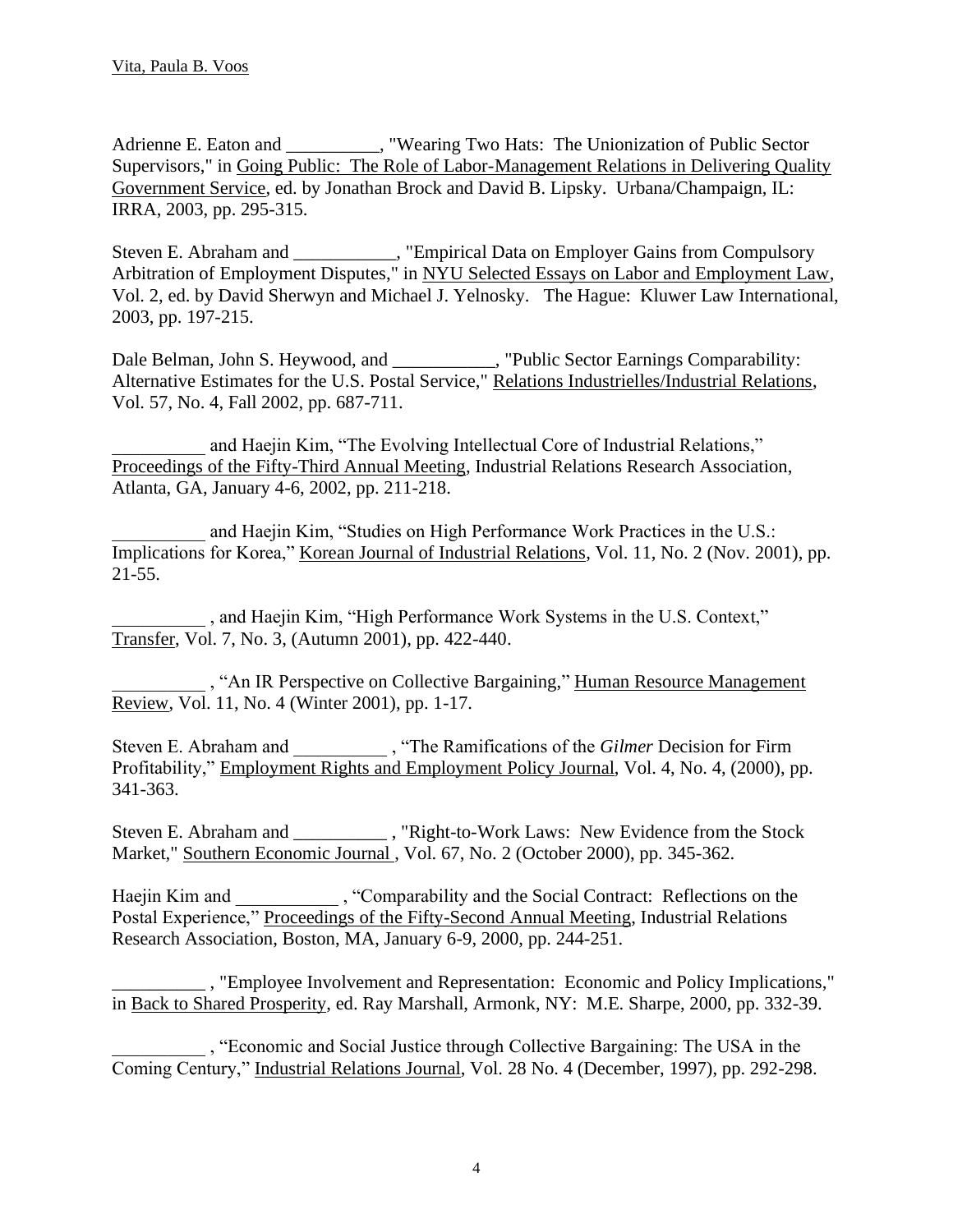Dong-one Kim and \_\_\_\_\_\_\_\_\_\_ , "Unionization, Union Involvement, and the Performance of Gainsharing Programs," Relations Industrielles/Industrial Relations, 1997.

Dale Belman and \_\_\_\_\_\_\_\_\_\_\_\_, "Postal Service Comparability: Issues of Definition and Measurement," in Proceedings of the 49th Annual Meeting of the Industrial Relations Research Association, New Orleans, 1997, pp. 38-47.

\_\_\_\_\_\_\_\_\_\_ , "Labor Law Reform: Closing the Representation Gap," Reclaiming Prosperity: A Blueprint for Progressive Economic Reform, ed. Todd Schafer and Jeff Faux, M.E. Sharpe, 1996, pp. 123-142.

Adrienne E. Eaton, and Dong-one Kim, "Voluntary and Involuntary Aspects of Employee Participation in Decision-Making," In Handbook of Human Resource Management, ed. by David Lewin et al. JAI Press, 1996, pp. 63-85.

\_\_\_\_\_\_\_\_\_\_ , "The Potential Impact of Labor and Employment Legislation on Arbitration," Labor Arbitration under Fire, edited by James Stern and Joyce Najita. Cornell University Press, 1996, pp. 208-230.

Steven E. Abraham and \_\_\_\_\_\_\_\_\_\_ , "Changes in Canadian Labor Law and U.S. Labor Law Reform," Proceedings of the 48th Annual Meeting of the Industrial Relations Research Association, San Francisco, 1996, pp. 194-200.

Adrienne E. Eaton and  $\qquad \qquad$ , "Productivity-Enhancing Innovations in Work Organization, Compensation, and Employee Participation in the Union Versus the Nonunion Sectors." Advances in Labor and Industrial Relations Research, Vol. VI, edited by David Lewin and Donna Sockell. Greenwich, CT: JAI Press, 1994, pp. 63-109.

\_\_\_\_\_\_\_\_\_ , Adrienne E. Eaton, and Dale Belman, "Reforming Labor Law to Remove Barriers to High-Performance Work Organization." Labor Law Journal, August 1993, pp. 469-477.

Dale Belman and \_\_\_\_\_\_\_\_\_\_\_\_\_\_ , "Wage Effects of Increased Union Coverage: Methodological Considerations and New Evidence," Industrial and Labor Relations Review, Vol. 46, No. 2 (January 1993), pp. 368-380.

\_\_\_\_\_\_\_\_\_\_ , "Designing an Industrial Relations Theory Curriculum for Graduate Students." in Industrial Relations Theory: Its Nature, Scope and Pedagogy, Roy J. Adams and Noah M. Meltz, editors. Metuchen, NJ: IMLR Press/Rutgers University and The Scarecrow Press, 1993, pp. 17-42.

\_\_\_\_\_\_\_\_\_\_ , and Tsan Yuan Cheng, "What Do Managers Mean by Cooperative Labor Relations?" Labor Studies Journal, Vol. 14, No. 1 (Spring 1989), pp. 3-18.

Adrienne E. Eaton and \_\_\_\_\_\_\_\_\_\_\_\_ , "The Ability of Unions to Adapt to Innovative Workplace Arrangements," American Economic Review, Vol. 79, No. 2 (May 1989), pp. 172-176.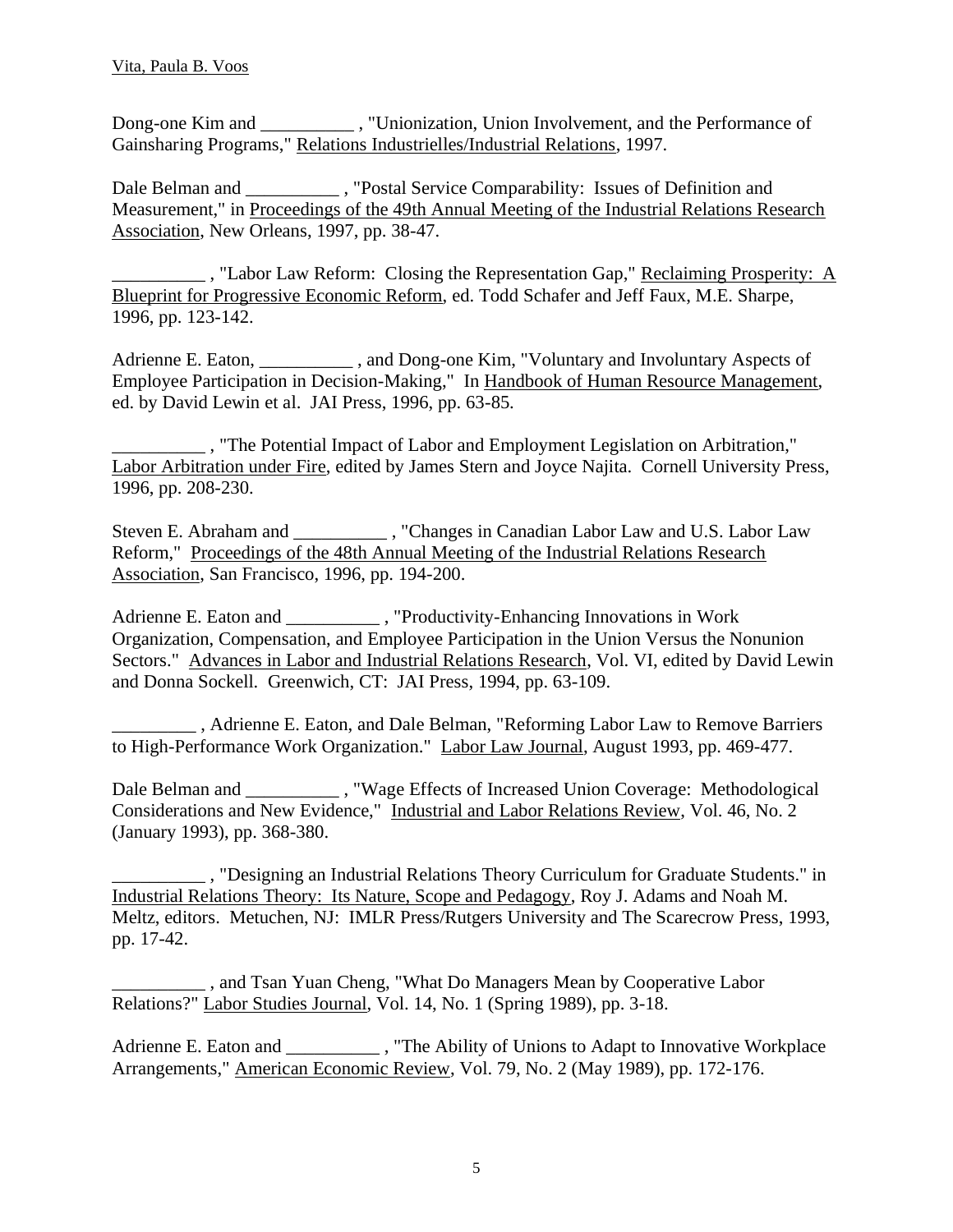\_\_\_\_\_\_\_\_\_\_ , "The Influence of Cooperative Programs on Union-Management Relations, Flexibility, and Other Labor Relations Outcomes," Journal of Labor Research, Vol. 10, No. 1 (Winter 1989), pp. 103-117.

\_\_\_\_\_\_\_\_\_\_ , "The Practices Consonant with Cooperative Labor Relations," Labor Law Journal, Vol. 40, No. 8 (August 1989), pp. 483-490.

Dale Belman and \_\_\_\_\_\_\_\_\_\_\_\_\_ , "Race and Labor Market Segmentation Among Women Workers," Proceedings of the Forty-First Annual Meeting of the Industrial Relations Research Association, New York, December 28-30, 1988, pp. 125-133.

\_\_\_\_\_\_\_\_\_\_ , "Managerial Perceptions of the Economic Impact of Labor Relations Programs," Industrial and Labor Relations Review, Vol. 40, No. 2 (January 1987), pp. 195-208.

\_\_\_\_\_\_\_\_\_\_ , "Union Organizing Expenditures: Determinants and Their Implications for Union Growth," Journal of Labor Research, Vol. 8, No. 1 (Winter 1987), pp. 19-30.

\_\_\_\_\_\_\_\_\_\_ , and Lawrence R. Mishel, "The Union Impact on Profits in the Supermarket Industry," Review of Economics and Statistics, Vol. 68, No. 3 (August 1986), pp. 513-517.

\_\_\_\_\_\_\_\_\_\_ , and Lawrence R. Mishel, "The Union Impact on Profits: Evidence from Industry Price-Cost Margin Data," Journal of Labor Economics, Vol. 4, No. 1 (January 1986), pp. 105-133.

\_\_\_\_\_\_\_\_\_\_ , "Cooperative Labor Relations and the Collective Bargaining Environment," Proceedings of the Thirty-Eighth Annual Meeting of the Industrial Relations Research Association, December 27-30, 1985, pp. 287-295; excerpted as "Environmental Factors in the Labor-Management Relationship," Monthly Labor Review, Vol. 109, No. 4 (April 1986), pp. 47-48.

 $\Box$ , "Trends in Union Organizing Expenditures, 1953-1977," Industrial and Labor Relations Review, Vol. 38, No. 1 (October 1984), pp. 52-63.

\_\_\_\_\_\_\_\_\_\_ , "Labor Union Organizing Programs, 1954-1977," Proceedings of the Thirty-Sixth Annual Meeting of the Industrial Relations Research Association, December 1983, San Francisco, pp. 215-217; excerpted as "Does it Pay to Organize? Estimating the Cost to Unions," Monthly Labor Review, Vol. 107, No. 6 (June 1984), pp. 43-44.

\_\_\_\_\_\_\_\_\_\_ , "Determinants of U.S. Unionism: Past Research and Future Needs, A Comment" Industrial Relations, Vol. 22, No. 3 (Fall 1983), pp. 445-450.

\_\_\_\_\_\_\_\_\_\_ , "Union Organizing: Costs and Benefits," Industrial and Labor Relations Review, Vol. 36, No. 4 (July 1983), pp. 576-591.

Other Academic Publications, Reports, Manuscripts, and Discussion Papers: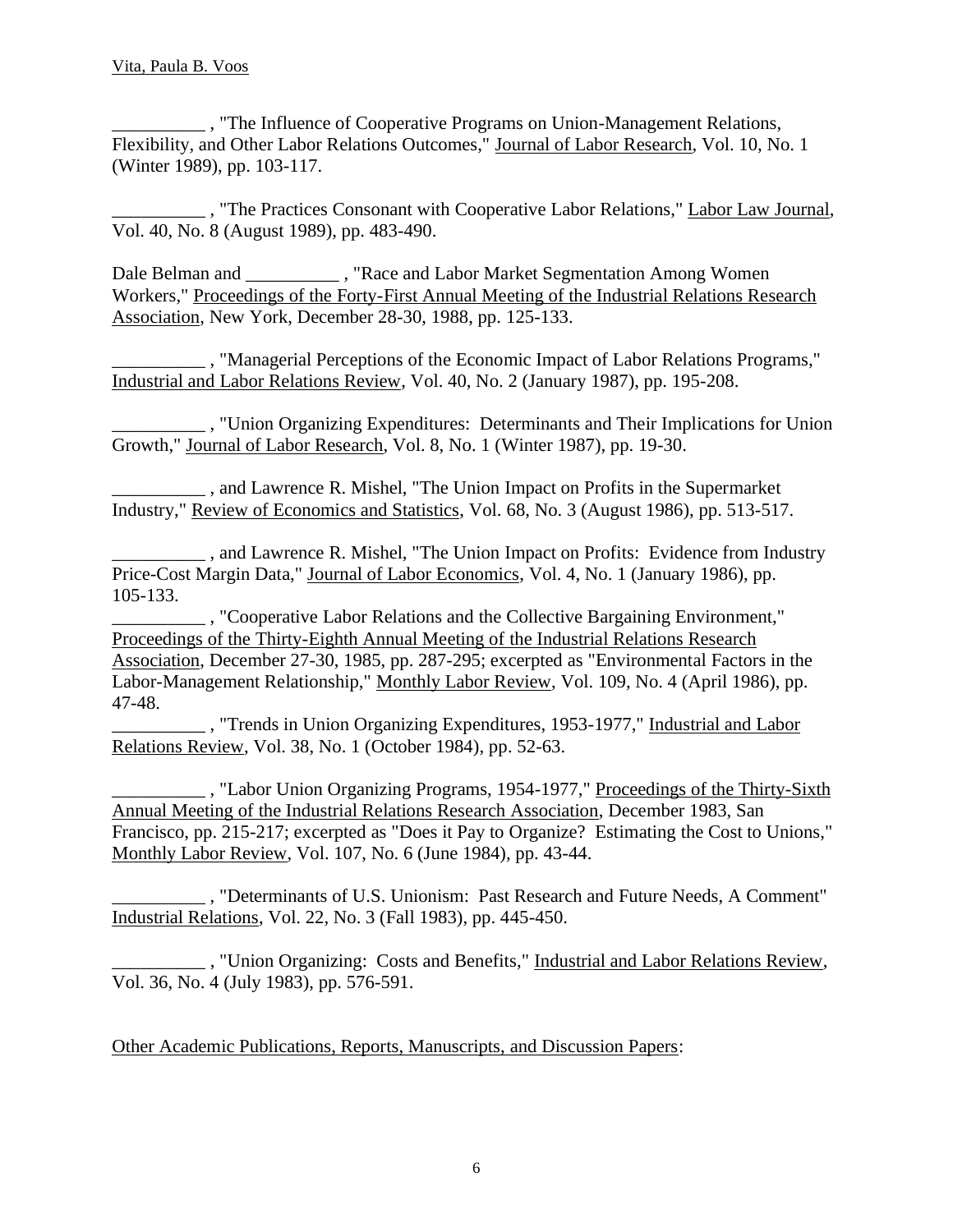Steven Abraham, Adrienne Eaton and Paula Voos, "A First Look at How Representation Election Delay is Judged by Investors." Working paper, May 2010. Posted to EPRN research site, July 5, 2011 at

<http://www.employmentpolicy.org/topic/578/research/how-investors-judge-union-election-delay>

Steven E. Abraham, Adrienne E. Eaton, and \_\_\_\_\_\_\_\_\_\_\_\_, "Card Check vs. NLRB Election: Stock Market and First Contract Effects," AILR/LERA Best Paper, San Francisco, January 1/4/09.

\_\_\_\_\_\_\_\_\_\_ , "Improving Korean Labor Management Relations," in conference volume, International Seminar on the Evaluation of Korean Industrial Relations (in English and Korean), Korea University, November, 2007.

\_\_\_\_\_\_\_\_\_\_ , as one of five experts. "Industrial Relations as a Field of Study: Opportunities, Threats and Legitimacy -- A Roundtable," in the 2006 Labor and Employment Relations Association Research Volume, (Contemporary Issues in Industrial Relations, pp. 285-305.

\_\_\_\_\_\_\_\_\_\_ , "Changing Labor Markets: Implications for Industrial Relations," Don Wood Lecture, Queen's University, Kingston, Ontario, 10/29/98.

\_\_\_\_\_\_\_\_\_\_ , and Dale Belman, "The Household Income of Wisconsin Union Members," Institute for Wisconsin's Future, October, 1997.

\_\_\_\_\_\_\_\_\_\_ , "Discussion of Richard Hymen's 'The Future of Employee Representation,'" British Journal of Industrial Relations, Vol. 35, No. 3 (September, 1997), pp. 332-336.

\_\_\_\_\_\_\_\_\_\_ , "The Continued Vitality of Collective Bargaining for the Twenty-First Century," Presented at the Conference, Jobs and Justice, Pennsylvania State University, June 26-29, 1996.

Dong-one Kim and \_\_\_\_\_\_\_\_\_\_ , "The Type of Gainsharing Adopted in North America: A Multinomial Logit Model," Unpublished paper, January, 1996.

Dale Belman and \_\_\_\_\_\_\_\_\_\_\_\_, "Prevailing Wage Laws in Construction: The Costs of Repeal to Wisconsin," Institute for Wisconsin's Future, Milwaukee, October, 1995.

\_\_\_\_\_\_\_\_\_\_ , Francine Horton, and Susan J. Moeser, "The Contribution of Employee Participation and Voice to the Successful Implementation of New Technology, Work Organization and Training: Insights from Four Paper Mills." Report to the National Center for the Workplace, June, 1995.

\_\_\_\_\_\_\_\_\_\_ , Adrienne E. Eaton, and Dale Belman, "Public Policies to Encourage Labor Management Cooperation," Written at the request of the Clinton transition subcommittee on labor policy, December 1992.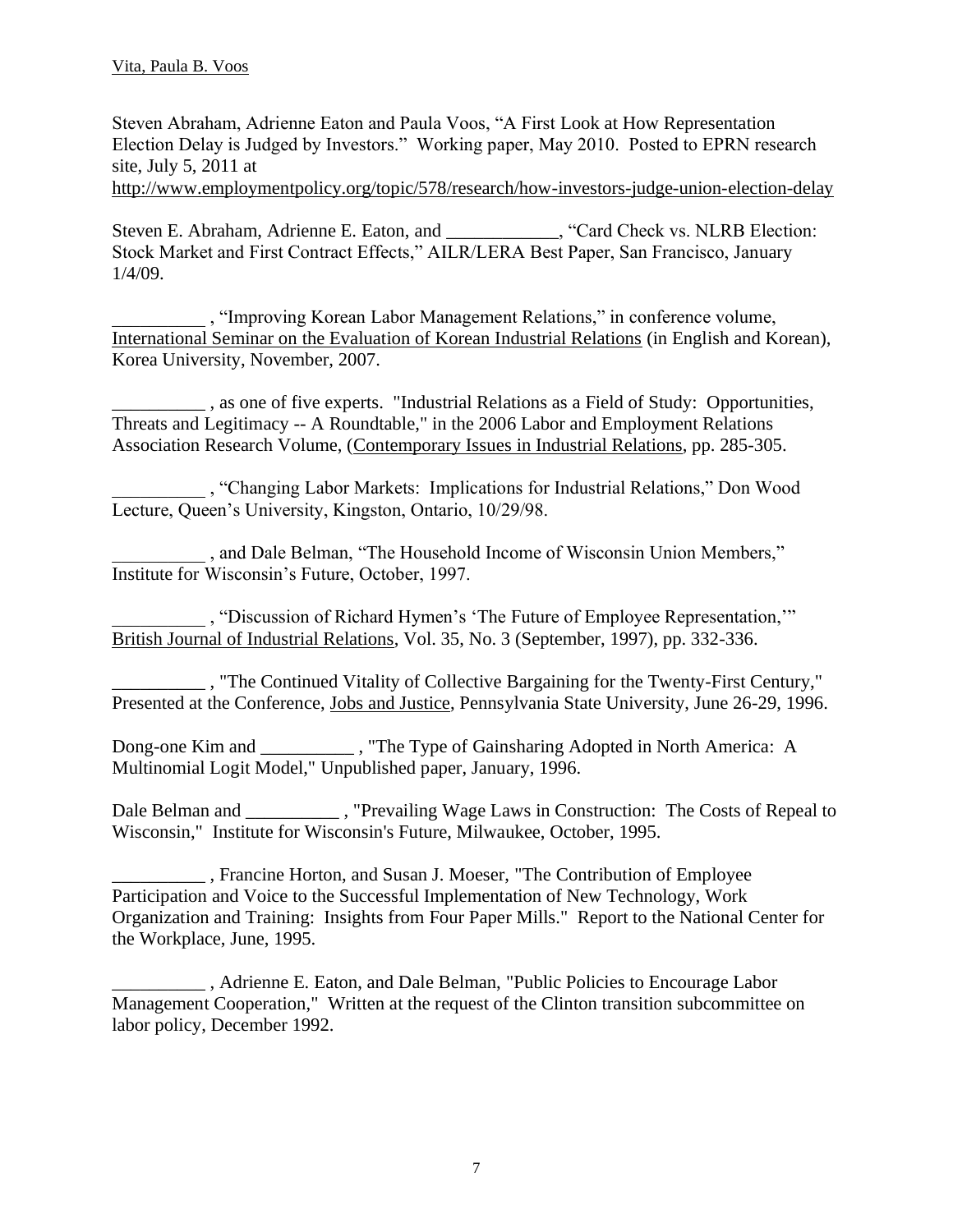Ross Finnie and \_\_\_\_\_\_\_\_\_\_ , "Job Turnover by Sex and Race: Some Methodological Considerations and New Empirical Findings," Working Paper 9121, Departement D'Economique, Universite Laval, July 1992.

\_\_\_\_\_\_\_\_\_\_ , "The Interrelationships Between Economics and Industrial Relations," Report prepared for the Commission on Graduate Education in Economics, American Economics Association, October 1989.

\_\_\_\_\_\_\_\_\_\_ , (with the assistance of Ross E. Finnie) "A Statistical Analysis of the Turnover of Women and Minorities in State Government." Report to the State of Wisconsin, October, 1988.

\_\_\_\_\_\_\_\_\_\_\_ , "Wage Discrimination: A New Approach Based on the Direct Measurement of Productivity," Presented at CSWEP Session, American Economics Association, New York City, December 28, 1985, pp. 1-9.

\_\_\_\_\_\_\_\_\_\_\_ , and Lawrence R. Mishel, "The Union Impact on Profits: Evidence from the Supermarket Industry," Working Paper No. 88, North Central Project 117, Department of Agricultural Economics, University of Wisconsin-Madison, October, 1985, pp. 1-28.

\_\_\_\_\_\_\_\_\_\_\_ , "Discussion of Contributed Papers in Labor Economics," Proceedings of the Thirty-Seventh Annual Meeting of the Industrial Relations Research Association, December 1984, Dallas, Texas, pp. 134-137.

\_\_\_\_\_\_\_\_\_\_\_ , "Discussion of Papers on Comparable Worth," Proceedings of the Thirty-Seventh Annual Meeting of the Industrial Relations Research Association, December 1984, Dallas, Texas, pp. 201-204.

\_\_\_\_\_\_\_\_\_\_\_\_ , "Labor Union Organizing Programs, 1954-1977" Unpublished Ph.D Thesis, Harvard University, 1982. Supervised by John T. Dunlop, James L. Medoff, and Richard B. Freeman.

# Invited Reviews:

Ruth Milkman. L.A. Story: Immigrant Workers and the Future of the U.S. Labor Movement. (New York: Russell Sage, 2006). For Industrial Relations, Vol 46, No. 4 (Oct., 2007), pp. 687- 90.

Brother Outsider: The Life of Bayard Rustin. Video produced by California Newsreel. (South Burlington, VT, 2002). For Labor Studies Journal, forthcoming.

Beth Shulman. The Betrayal of Work: How Low-Wage Jobs Fail 30 Million Americans and Their Families. (New York: The New Press, 2003). Review coauthored by Gwen Evans. For Labor Studies Journal, Vol. 29, No. 4 (Winter, 2005), pp. 119-120.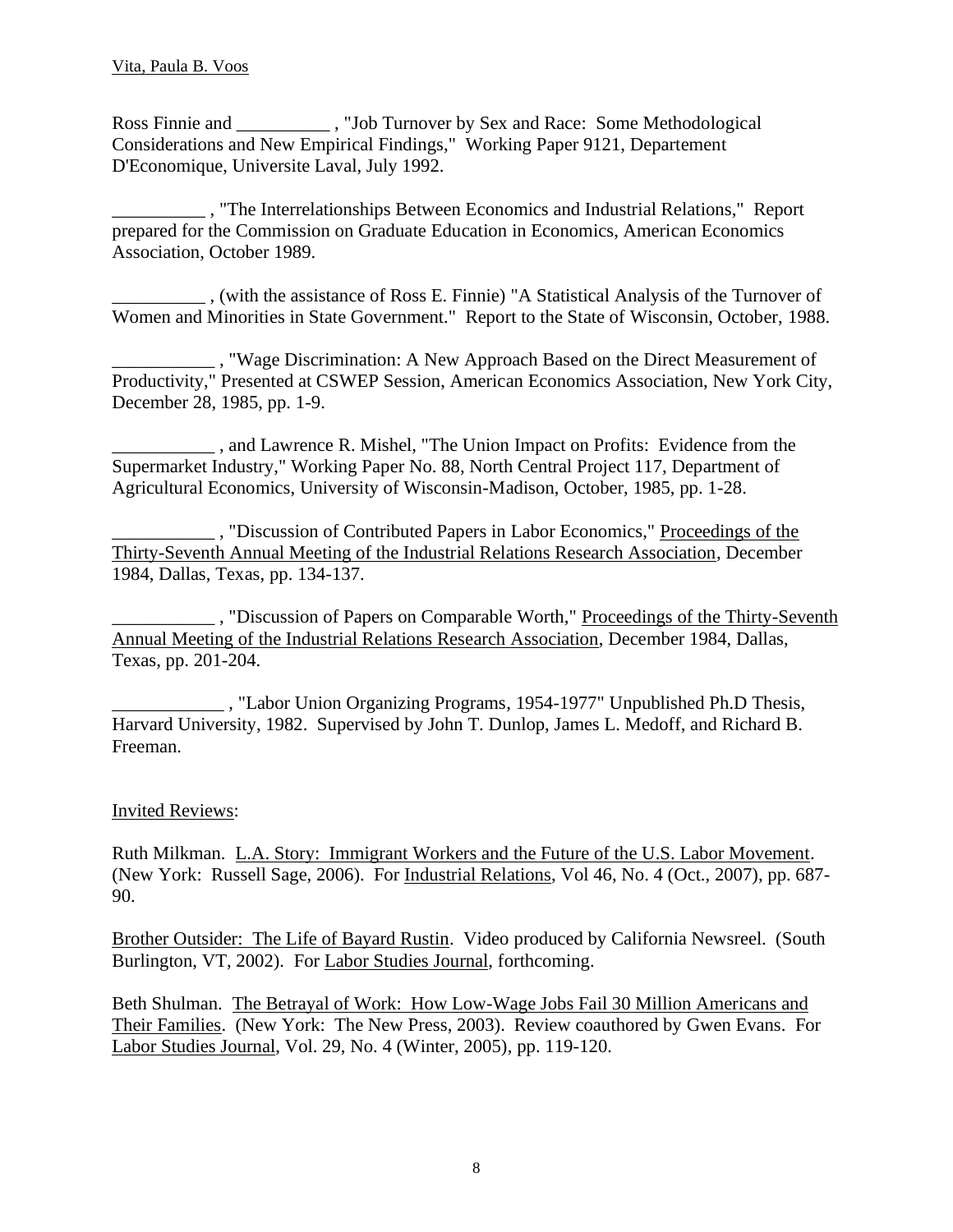Lost Futures: The Problem of Child Labor. Video produced by the International and Public Affairs Departments of the American Federation of Teachers. (Washington, DC: n.d.). For Labor Studies Journal, Vol. 27, No. 4 (Winter, 2003), pp. 103-4.

Michael H. Belzer. Sweatshops on Wheels: Winners and Losers in Trucking Deregulation. (New York: Oxford University Press, 2000). For Industrial and Labor Relations Review, Vol. 54, No. 4, July 2001, pp. 891-893.

Appelbaum, Eileen, Thomas Bailey, Peter Berg, and Arne L. Kalleberg. Manufacturing Advantage: Why High-Performance Systems Pay Off. (Ithaca, ILR Press, 2000). For Journal of Economic Literature, Vol. 39, June 2001, pp. 148-49.

Book review essay, "Progressive Perspectives on Union Renewal," of Gregory Mantsios, ed. A New Labor Movement for the New Century (New York: Monthly Review Press, 1998); Bruce Nissen, ed. Which Direction for Organized Labor (Detroit: Wayne State University Press, 1999), and Michael Yates, Why Unions Matter (New York: Monthly Review Press, 1998). For Work and Occupations, Vol 27, No. 2, May 2000, pp. 244-254.

Bronfenbrenner, Kate, Sheldon Friedman, Richard W. Hurd, Rudolph A. Oswald and Ronald Seeber, Organizing to Win: New Research on Union Strategies. (Ithaca, NY: Cornell University Press, 1998). For British Journal of Industrial Relations, Vol. 37, No. 3, September 1999, pp. 511-513.

Cappelli, Peter, Laurie Bassi, Harry Katz, David Knoke, Paul Osterman, and Michael Useem, Change at Work. (New York: Oxford University Press, 1997). For Comparative Labor Law and Policy, forthcoming 1999.

Levine, David I. Reinventing the Workplace: How Business and Employees Can Both Win. (Washington, DC: Brookings, 1995.) For Journal of Economic Literature, Vol. 34, No. 2, June, 1996, pp. 790-2.

Clark Kerr and Paula D. Staudohar, eds. Labor Economics and Industrial Relations: Markets and Institutions. Wertheim Publications in Industrial Relations. (Cambridge, MA and London: Harvard University Press, 1994). For Journal of Economic Literature, Vol. 33, No. 4, December, 1995, pp. 2001-2.

Bruce E. Kaufman and Morris M. Kleiner, eds. Employee Representation: Alternatives and Future Directions. (Madison, WI: IRRA, 1993). For Industrial and Labor Relations Review, Vol. 49, No. 1, October, 1995, pp. 172-3.

Eileen Appelbaum and Rosemary Batt, The New American Workplace: Transforming Work Systems in the United States. (Ithaca, NY: ILR Press, 1994). For Relations Industrielles, 1995.

Barry Bluestone and Irving Bluestone, Negotiating the Future: A Labor Perspective on American Business, (New York: Basic Books, 1992). For Industrial and Labor Relations Review, Vol. 47, No. 2 (January 1994), pp. 332-334.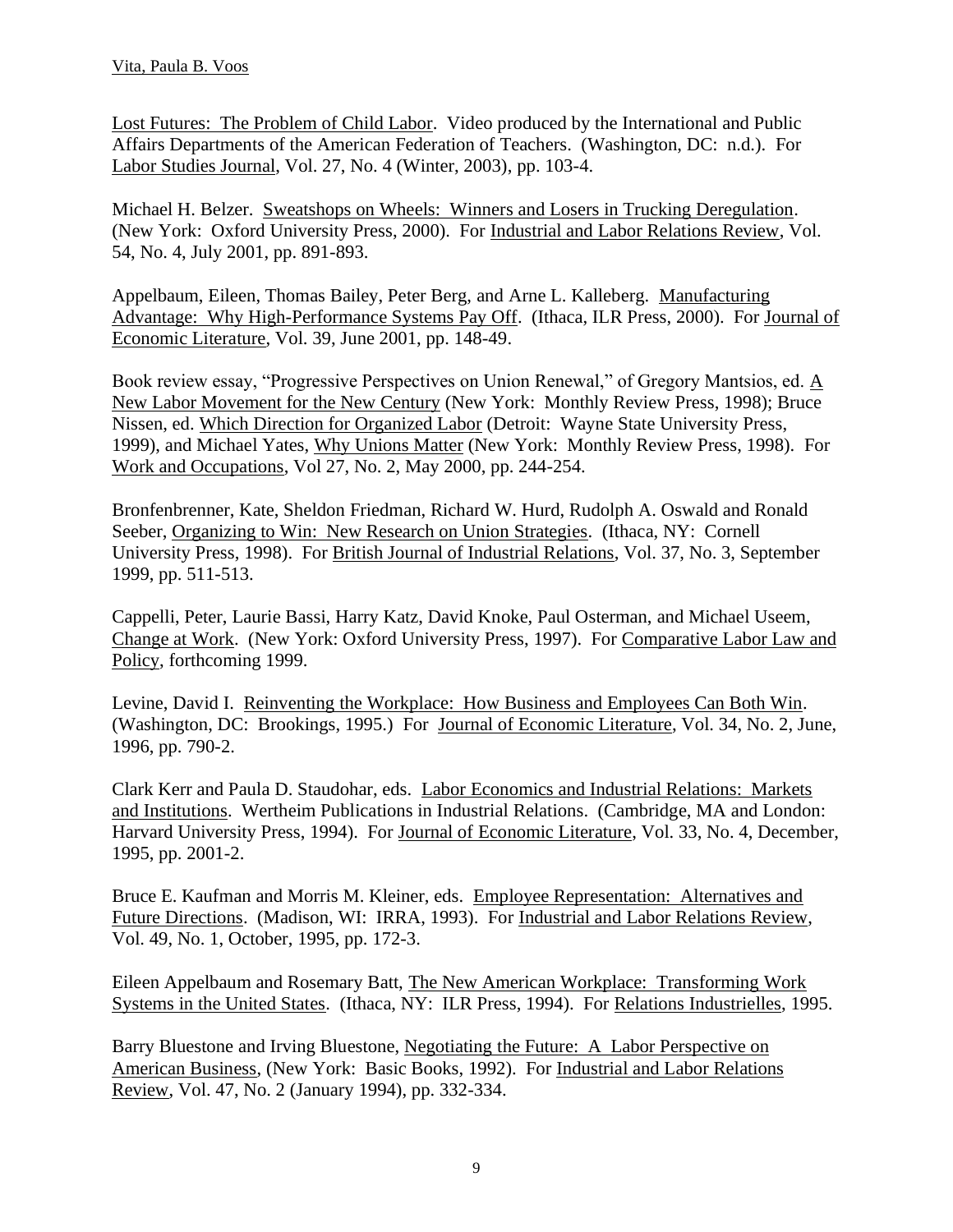Juliet B. Schor, The Overworked American: The Unexpected Decline of Leisure, (New York: Basic Books, 1991). For The Annals of the American Academy of Political and Social Science, March 1993, p. 234.

David Bensman and Roberta Lynch, Rusted Dreams: Hard Times in a Steel Community, (Berkeley and Los Angeles: University of California Press, 1987). For Journal of Labor Research, Vol. 10, No. 3, Summer, 1989, pp. 333-335.

Charles R. Perry, Union Corporate Campaigns, (Philadelphia: The Wharton School, University of Pennsylvania, 1987). For Industrial and Labor Relations Review, Vol. 42, No. 1, October, 1988, pp. 124-125.

Hilda Kahne, Reconceiving Part-Time Work: New Perspectives for Older Workers and Women, (Totowa, N.J.: Rowman and Allanheld, 1985). For the Journal of Economic Literature, Vol. 24, No. 4, December 1986, pp. 1841-1842.

Richard Blandy and Sue Richardson, eds., How Labour Markets Work. For the Journal of Economic Literature, Vol. 22, No. 1 (March 1984), pp. 143-144.

## Other Publications:

Video presentation in the session "Tribute to the IRRI" at the 15th Annual Meetings of the International Labor and Employment Relations Association, Sao Paulo, Brazil, August 2011. Video available on the web **at http://www.mediafire.com/?21xbvbm6cb6v18r**

OpEd in the Newark Star-Ledger, "Free Choice is the Backbone of a Strong Economy," March 31, 2009.

Two OpEds online at Politico.com, "Our Economy Needs Unions Now," March 31, 2009 and "Rebuttal," April 1, 2009.

"The Impact of Union Coverage on the Hourly Earnings of Represented State Government Employees," (with Dale Belman). Report submitted to the American Federation of State, County, and Municipal Employees, Washington, D.C., August 1993.

"Non-Teaching Local Government Employees: How the Proportion Represented in a Given State Influences Hourly Earnings," (with Dale Belman). Report submitted to the American Federation of State, County, and Municipal Employees, Washington, D.C., August 1993.

"The Relationship between Average Hourly Earnings of Individuals Working in the Grocery Industry and the Percent of Such Workers Organized in a Given Metropolitan Area," (with Dale Belman). Report submitted to the United Food and Commercial Workers, Washington, D.C, February 1991.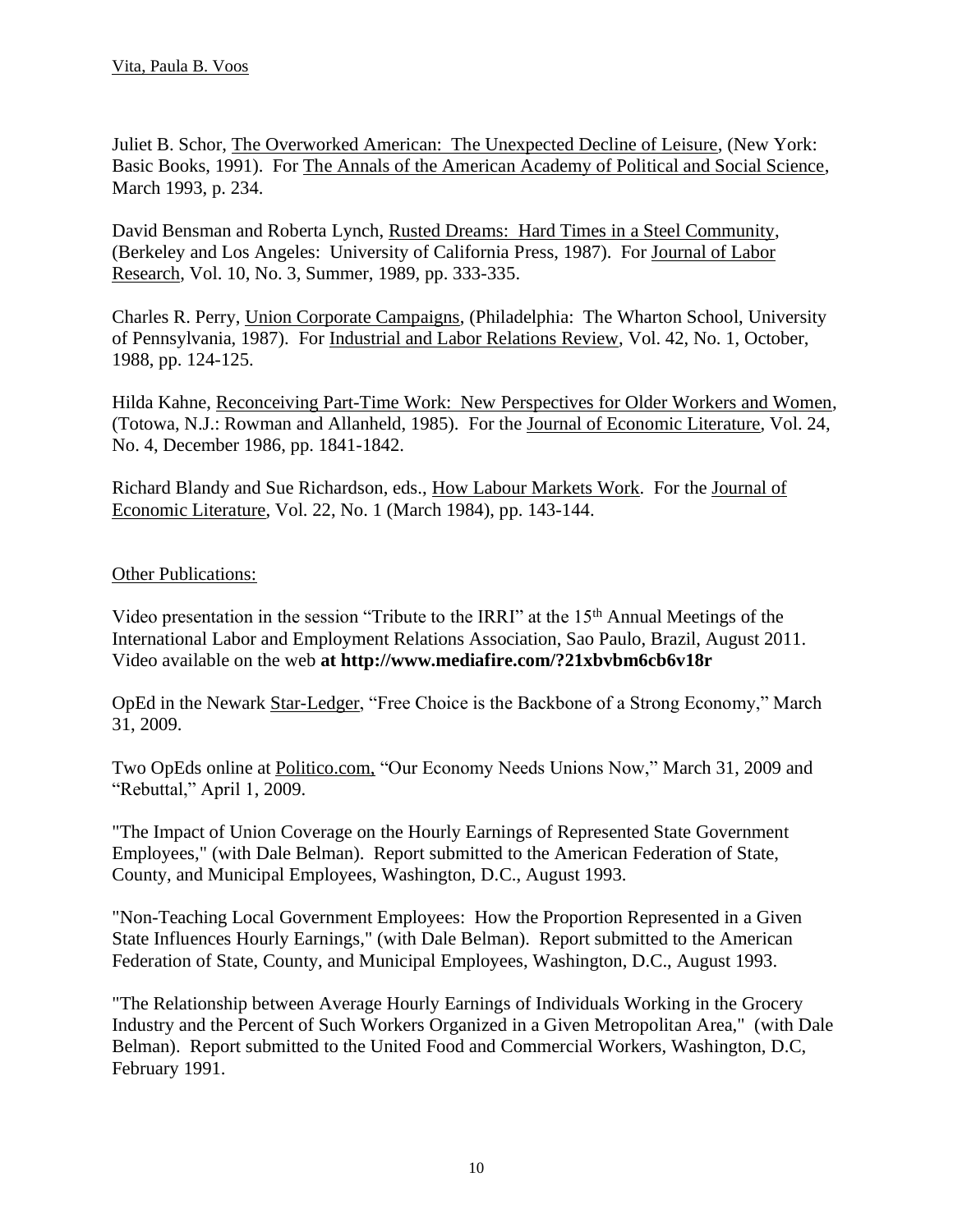"Programs to Improve Labor Relations: Report of Major Findings from a Survey of Wisconsin Firms," Industrial Relations Research Institute, December, 1984, pp. 1-4. [Summary sent to survey participants and other interested persons.]

## Professional Activities and Honors (since 2003)

Honorary Fellow, Labor and Employment Relations Association, June 2018.

Member, Advisory Board, Korea University Business School, Fall 2014 – June 2016.

Track Coordinator for the 16<sup>th</sup> Annual Meetings of the International Labor and Employment Relations Association, Philadelphia, 2012.

Public member, Board of Ford-UAW Voluntary Employee Benefit Association, July, 2006 – December, 2009.

Member, National Advisory Council, National Workrights Institute, Princeton, NJ, Fall 2006 – 2008.

Chair, Finance and Membership Committee, Industrial Relations Research Association, January 2005-December 2007.

President, Industrial Relations Research Association, January-December 2003.

### Testimony, Honorary Addresses, Invited Presentations (Since 2005)

Panelist, "Students or Employees? Blurred Lines & Big Questions," AAU Association of Graduate Schools, 66th Annual Meeting, Washington, DC, September 22, 2014.

Testified before the U.S. Senate Health, Education, Labor and Pensions Committee, "How Unions Can Help Restore the Middle Class," March 10, 2009.

Panelist, "Impact of the Economy on Public Sector Bargaining," NJ Chapter, Labor and Employment Relations Association, New Brunswick, NJ, March 3, 2008.

Speaker, "Why Right to Work is Wrong for Michigan," Michigan Right to Work – Prevailing Wage Workshop, National Electrical Contractors Association, Lansing, MI. October 24, 2007.

Panelist, "Show us the Jobs," Central New Jersey Mensa program, July 14, 2006.

Speaker, "Pensions in the New Jersey Public Sector: Challenges for Public Policy," NJ Chapter of the Labor and Employment Relations Association, February 6, 2006.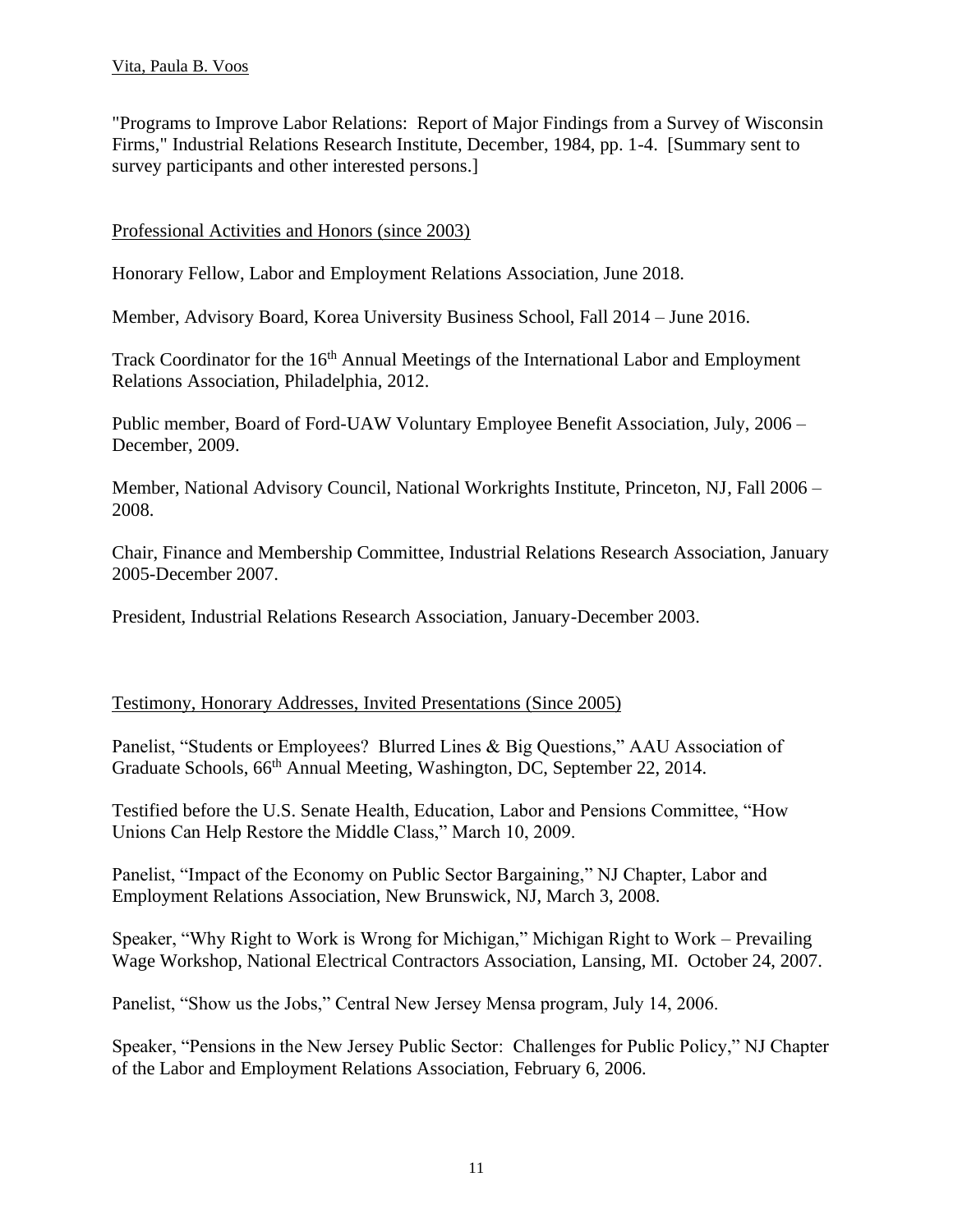Panelist, "The State of American Unions," Wolfson Center for National Affairs, The New School, New York, February 15, 2005.

### Selected Public and University Service (since 2005):

Public Member, New Jersey Public Employment Relations Commission, January, 2010 – Present.

Member, Rutgers Executive Steering Committee: Transition to Canvas, January, 2019 – Present.

Member, Rutgers Undergraduate Academic Affairs Leadership Council, Rutgers University, Fall 2015-Present.

SMLR/Departmental Committees/Service, 2021-22 includes: (1) Member, SMLR Executive Committee, (2) Vice-Chair, LSER, (3) Director of Undergraduate Academic Programs, LSER, (4) misc. faculty service including reviewing papers, writing recommendations, editing website, serving on MLER admissions committee, and hiring graduate students as writing assistants.

Member, Rutgers Learning Management System Steering Committee, 2019-2020.

Member, Rutgers Digital Badging and Micro-Credentials Committee, 2019-20.

Member, Rutgers RFP Process for selecting fully-online program vendor, Fall 2019.

Member, Rutgers Professional Graduate Degree Committee, Rutgers University, Fall 2016 – 2019.

Member, Rutgers Core Requirements Committee, Rutgers University, Fall 2017-2019.

Member, Rutgers Course Scheduling Committee (Faculty Issues), Rutgers University, Spring-Summer 2018.

Member, Rutgers Improving the Graduation Rate Task Force, Rutgers University, Spring 2018.

Member, Rutgers Non-Traditional Students Task Force, Rutgers University, Spring 2018.

Member, Rutgers Learning Management Systems Committee, Rutgers University, Spring 2017; Chair of the Subcommittee on Benchmarking (report written Summer 2017).

Member, Rutgers Academic Oversight Committee for Non-Traditional Student Undergraduate Education, Rutgers University, Fall 2010 – Present.

Member, Transfer Student Task Force: Credits and Curriculum, Rutgers University, Fall 2015 – June 2016.